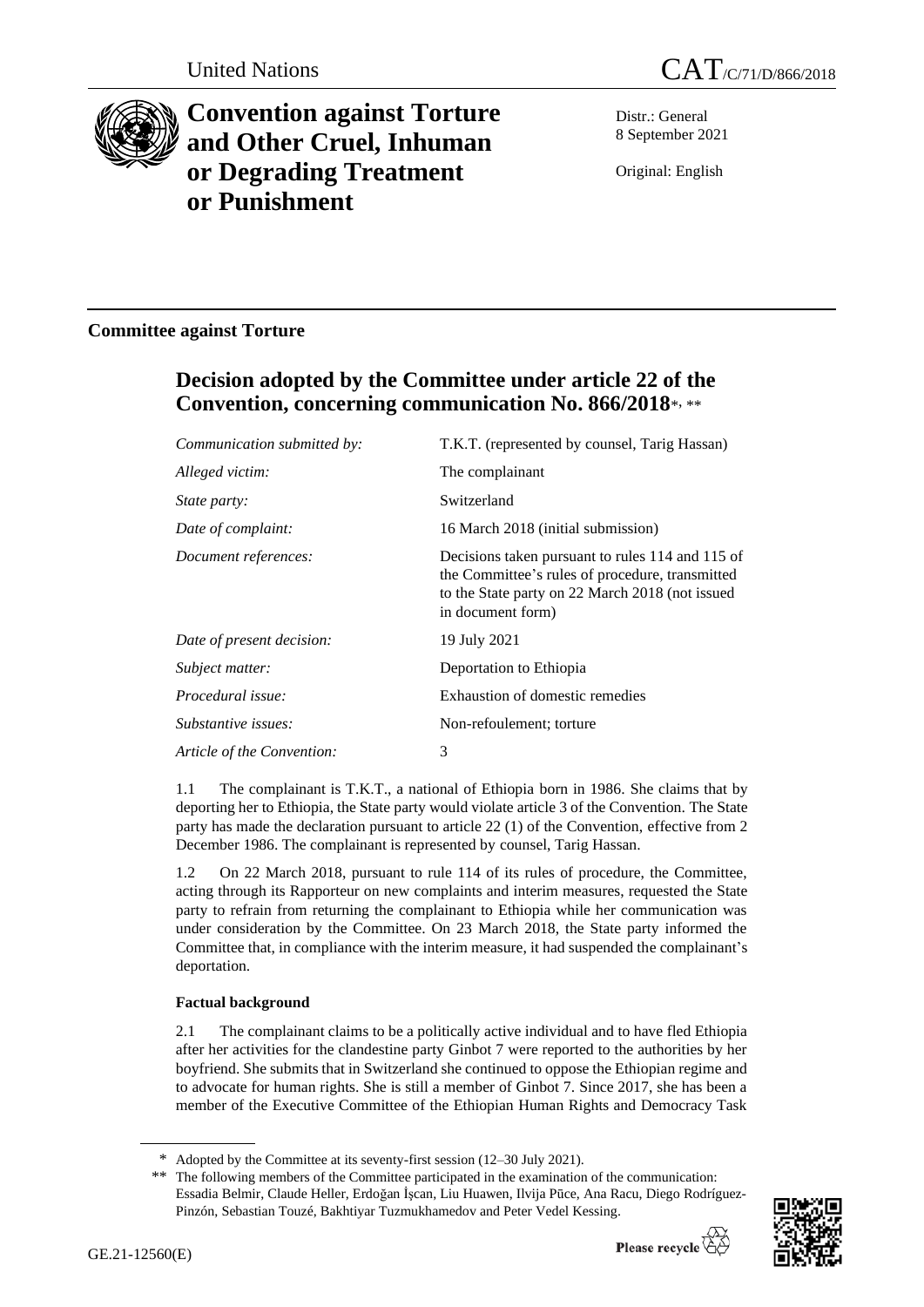Force in Switzerland. She is the organization's representative in the Canton of Lucerne and the founder of the women's activist group within the Task Force. She is also a member of the Association des Éthiopiens en Suisse. The complainant presents photos and links to online videos as evidence of her participation in opposition meetings, demonstrations and forums in Switzerland, of her acquaintance with prominent Ethiopian opposition leaders and human rights activists and of her interactions with Ethiopian Satellite Television & Radio journalists. The complainant claims that her brother has been imprisoned in Ethiopia since September 2016, likely in relation to her "high political profile".

2.2 On 4 September 2014, the complainant lodged an asylum application with the State party. On 17 September 2014 and 2 October 2014, she was interviewed by the Federal Office for Migration (which became the State Secretariat for Migration on 1 January 2015). She declared that in March 2010, she had joined Ginbot 7 in Ethiopia. She had received the party's flyers in her sister's shop and acted as an intermediary for further transmitting them. In around May–June 2011, she had come across her boyfriend's wallet and realized that he was an intelligence agent. They had known each other since around 2006–2007 and had lived together since around October–November 2010 but, until that day, she had believed he was a businessman. They had had a fight and she had made a decision to gradually end the relationship. In the meantime, the boyfriend had begun spying on her. A month and a half later, he had come to her sister's shop on a day the complainant had received Ginbot 7 flyers. When she had gone to the bathroom, he had found the flyers on the store counter. Back at home, he had forbidden her to go out, had beaten her, had threatened her with death and imprisonment and had tried to convince her to disclose the names of her collaborators. Two days later, when he had left town for work, she had escaped. In August 2011, she had left for Dubai. Her brother had learned from a friend who was a policeman that an arrest warrant had been issued against her. Her brother had managed to obtain a copy of the warrant and send a photo of it to the complainant's mobile telephone. The complainant's ex-boyfriend had threatened her family, and her brother had been imprisoned in late 2013–early 2014 for three months. The complainant had stated that her life had been in danger in Dubai because her exboyfriend still worked for the secret services and because the owner of the restaurant where she had worked had forbidden her to leave home and had repeatedly raped her. In 2012, she had renewed her passport through the Ethiopian embassy in Dubai. On 2 July 2014, she had taken a plane to Geneva, accompanied by a smuggler who had helped her to obtain a Schengen visa. On 3 July 2014, she had gone to France and stayed for 25 days in an unidentified location. She had then arrived in Calais, where she had stayed for another month, expecting to go to the United Kingdom of Great Britain and Northern Ireland. She had then realized that the smuggler who had brought her to Geneva had not given her passport to smugglers in France. She had illegally re-entered Switzerland and had applied for asylum.

2.3 On 17 November 2014, the Federal Office for Migration rejected the complainant's asylum request due to her failure to provide an identity document and the arrest warrant allegedly in her brother's possession, $<sup>1</sup>$  and due to lack of credibility of her application. The</sup> Office considered it implausible that she would go to the bathroom and leave Ginbot 7 flyers within easy reach of her boyfriend, whom she knew to be an intelligence officer. The Office considered equally implausible that, after discovering the flyers and threatening her with death, her boyfriend would leave town and allow her to escape. On 16 December 2014, the complainant appealed to the Federal Administrative Court, providing an identity document, an original copy of the arrest warrant and documents attesting to her membership in Ginbot 7. On 27 April 2015, the Court rejected her appeal, concluding that her declarations lacked credibility, and were partly incoherent and "stereotypical". In particular, the Court found implausible that after being threatened by her boyfriend, she had taken the risk of leaving Ethiopia from an airport using her own passport and had later renewed the passport through the Ethiopian embassy. The Court considered that the arrest warrant did not have a determinant probative value in view of important non-credible elements in the complainant's statements. It noted that the complainant's initial reluctance to produce this document and the fact that she had produced the original after claiming that her brother had only obtained

 $1$  The complainant claimed that she no longer had the mobile telephone with the photo of the warrant and that her brother had been waiting for someone to travel to Switzerland in order to send her the documents, to avoid high postal fees.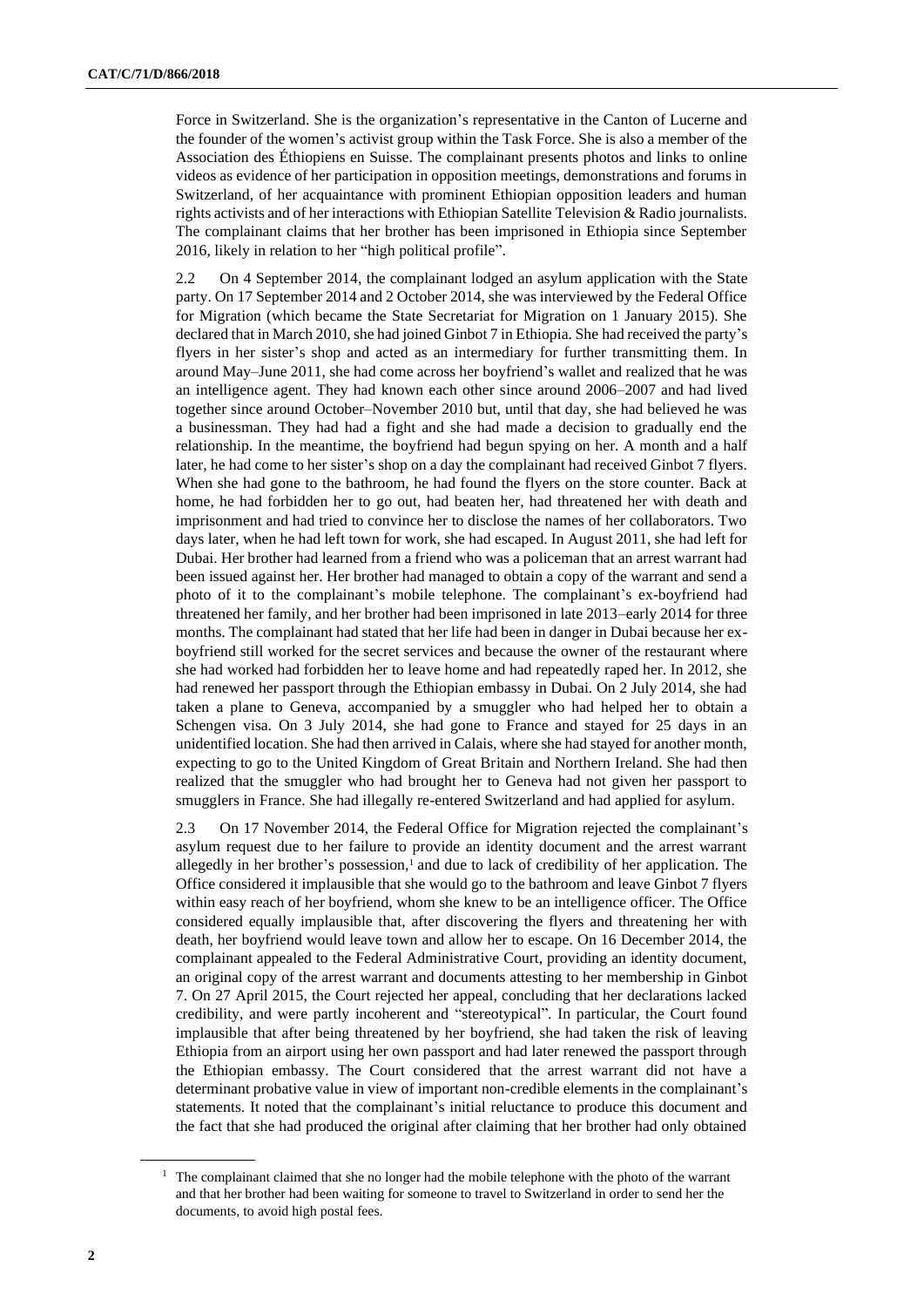a copy contributed to the existing doubts about her credibility. Regarding the evidence of her membership in Ginbot 7, the Court ruled that its probative value had to be "strongly relativized". It noted that, according to some of the documents, the complainant had applied for membership in Ginbot 7 when she was already in Switzerland, and as at 23 September 2014, she had yet to take several of the steps required to become a member. Another document stated that she had been a member of Ginbot 7 since 18 August 2014, but it also indicated that the complainant resided in Basel, whereas she had claimed that she had entered Switzerland on 4 September 2014.

2.4 On 22 July 2015,<sup>2</sup> the complainant applied for re-examination of the Federal Office for Migration's decision of 17 November 2014, claiming that she had not disclosed important reasons for her departure from Ethiopia. She declared that her boyfriend had repeatedly raped her after learning that she was a member of Ginbot 7. She also claimed that since her departure from Ethiopia, she had been convicted by a first instance court, that she risked arrest upon arrival to Ethiopia and that her ex-boyfriend, who still worked for the intelligence services, would immediately find her. She further referred to ill-treatment by her employer in Dubai and produced a medical certificate according to which she suffered from posttraumatic stress disorder. On 18 September 2015, the State Secretariat for Migration rejected the application, concluding that the alleged rape was claimed to have been perpetrated in the context of the complainant's argument with her boyfriend, which, according to the previous assessment by the Federal Office for Migration and the Federal Administrative Court, lacked credibility, and that the alleged ill-treatment in Dubai was irrelevant to the asylum application.

2.5 On 11 January 2016,<sup>3</sup> the complainant filed a new asylum application claiming a risk of persecution by Ethiopian authorities due to her political activities in exile. On 20 January 2016, the State Secretariat for Migration concluded that the new application had little chance of succeeding because the complainant had previously failed to prove a risk of persecution in Ethiopia, because it did not appear from the new application that her political activities in exile had received high exposure and because there were doubts about the authenticity of her political engagement, which had begun after her first asylum application had been rejected. The State Secretariat therefore requested the complainant to advance a fee of SwF 600 for the application to be processed. On 11 February 2016, it declared the application inadmissible due to the complainant's failure to advance the fee. On 24 February 2016, the Federal Administrative Court rejected the complainant's appeal against the State Secretariat's decisions of 20 January 2016 and 11 February 2016. However, on 15 March 2016, the Court quashed its judgment of 24 February 2016 and the Secretariat's decision of 11 February 2016 because the complainant had produced proof of payment of the fee.

2.6 On 13 April 2016, the State Secretariat for Migration dismissed the complainant's second application for asylum. It stated that Ethiopian authorities were only interested in monitoring the exile activities of persons who were perceived as a threat to the Ethiopian political system. Due to the complainant's failure to prove persecution by Ethiopian authorities in the first asylum proceedings, the State Secretariat concluded that there was no reason to believe that she had been placed under surveillance upon her arrival in Switzerland. Neither did the State Secretariat find indications that the complainant's political activities in exile had attracted the attention of the Ethiopian intelligence service. It considered that the complainant's activities were of relatively low importance and expressed doubts about the authenticity of her engagement. Concerning her alleged membership in Ginbot 7, the State Secretariat concluded that the complainant did not occupy any important position within the organization and that a letter attesting to her membership was a standard letter where her name had simply been inserted. On 8 February 2018, the Federal Administrative Court upheld the State Secretariat's decision of 13 April 2016. The Court acknowledged that the political and human rights situation in Ethiopia had deteriorated in recent years, that persons suspected of critical attitudes towards the Ethiopian regime were threatened with arrest and that some had been sentenced to long terms of imprisonment. It also noted that in 2011,

<sup>&</sup>lt;sup>2</sup> The complainant and the State party indicate that the application was lodged on 22 July 2015. However, the State Secretariat for Migration, in its decision of 18 September 2015, refers to an application dated 23 July 2015.

<sup>&</sup>lt;sup>3</sup> On 8 January 2016, according to the decisions of the Federal Administrative Court of 24 February 2016 and 15 March 2016.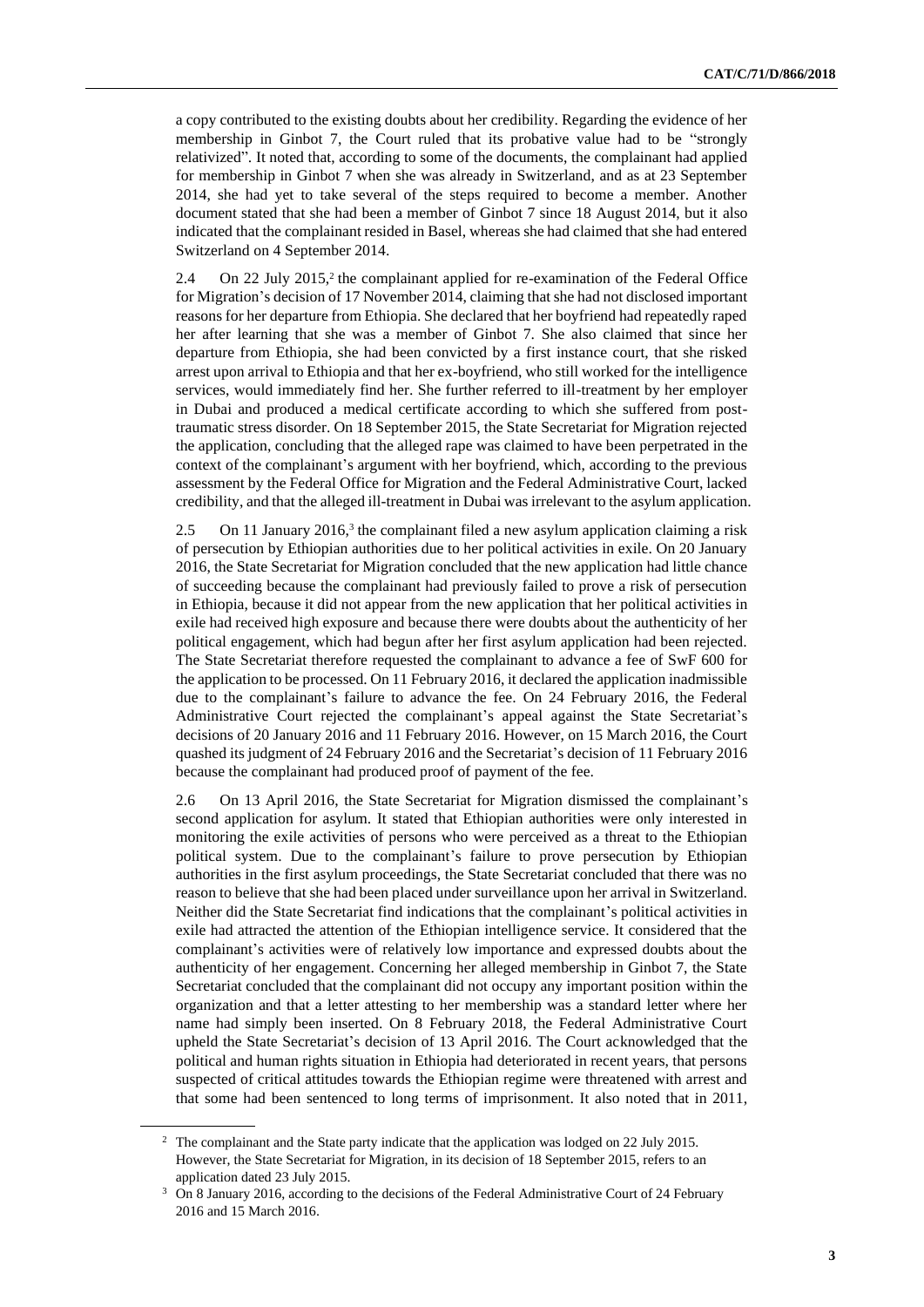Ginbot 7 had been recognized as a terrorist organization in Ethiopia and that the Ethiopian authorities had recently increased surveillance of Ethiopian activists in exile by means of sophisticated software. The Court admitted that Ethiopian nationals who actively engaged in opposition organizations abroad or sympathized with such organizations could be identified and, if returned to Ethiopia, detected upon their arrival. The Court stated however that the Ethiopian intelligence services focused on arresting persons who engaged in protest activities of a certain profile and could be viewed as a real potential threat to the regime. The Court considered that there were no indications that the complainant had attracted the attention of the Ethiopian authorities or could be viewed as a threat to the Ethiopian political system.

2.7 On 14 February 2018, the State Secretariat for Migration informed the complainant that she had to leave Switzerland by 15 March 2018.

#### **Complaint**

3.1 The complainant claims that by returning her to Ethiopia, the State party would violate article 3 of the Convention. She alleges that in Switzerland she is a leading human rights activist and opponent to the Government of Ethiopia and is viewed as such in Ethiopia. She is affiliated with the highest-ranking members of the most important Ethiopian opposition groups and has been seen with them in public, on television and in photos.<sup>4</sup> Contrary to the findings of the State Secretariat for Migration and the Federal Administrative Court, her political activities cannot be described as being of low intensity. She has been politically active for years and her profile is high. She has already been targeted by the Ethiopian authorities and is perceived as a concrete threat to the Ethiopian political system.

3.2 The complainant evokes the existence of a consistent pattern of mass use of torture in Ethiopia. She refers to the concerns expressed by the Committee about numerous, ongoing and consistent allegations regarding the routine use of torture in Ethiopia.<sup>5</sup> She submits that due to her exposed political profile, her active membership in several opposition groups and the Ethiopian authorities' "rigour" in suppressing political opposition, the risk for her to be tortured or otherwise ill-treated should she be returned to Ethiopia is real, foreseeable and imminent. She refers to the high political exposure she had already in Ethiopia, which increased in Switzerland. Due to numerous posts and shares on social media, and her broadcasts with leading figures of the opposition on national television, it is inevitable that the Ethiopian authorities have become aware of her political activities and dissent.

3.3 The complainant refers to the jurisprudence of the Federal Administrative Court, according to which the Court has acknowledged that political activities of Ethiopians in exile are monitored and recorded in databases by Ethiopian authorities.<sup>6</sup> The Court accepted that political activists could be arrested if forcibly returned to Ethiopia, unless they clearly distanced themselves from their political views. It also recognized that there was monitoring of activities not only of high-ranking opposition members but also of low-profile activists, and that the Ethiopian authorities would most probably persecute activists who were removed to Ethiopia after seeking asylum abroad.<sup>7</sup> Finally, she refers to Federal Administrative Court judgments, dated 17 March 2016 and 13 July 2017, in which the Court stated that the Ethiopian authorities had reinforced surveillance over political activists abroad by means of modern software, that people affiliated with Ginbot 7 and Ethiopian Satellite Television & Radio were targets of regular cyberattacks and that Ethiopian security services believed that persons affiliated with the opposition who were forcibly returned from abroad were opponents of the Government.

3.4 The complainant submits that, if returned to Ethiopia, she would be arrested upon her arrival and detained by the current regime as a dissident. She refers to "numerous stories" of members of the opposition who were arrested upon their arrival to Ethiopia. As an example,

<sup>&</sup>lt;sup>4</sup> She claims that her activities have been broadcast on Ethiopian national television and are easily accessible on YouTube and Facebook.

<sup>5</sup> The complainant refers to CAT/C/ETH/CO/1, para. 10.

<sup>6</sup> Reference is made to judgments adopted by the Court on 3 September 2010, 11 October 2010 and 20 April 2012.

<sup>7</sup> Reference is made to a judgment of the Court of 30 November 2007.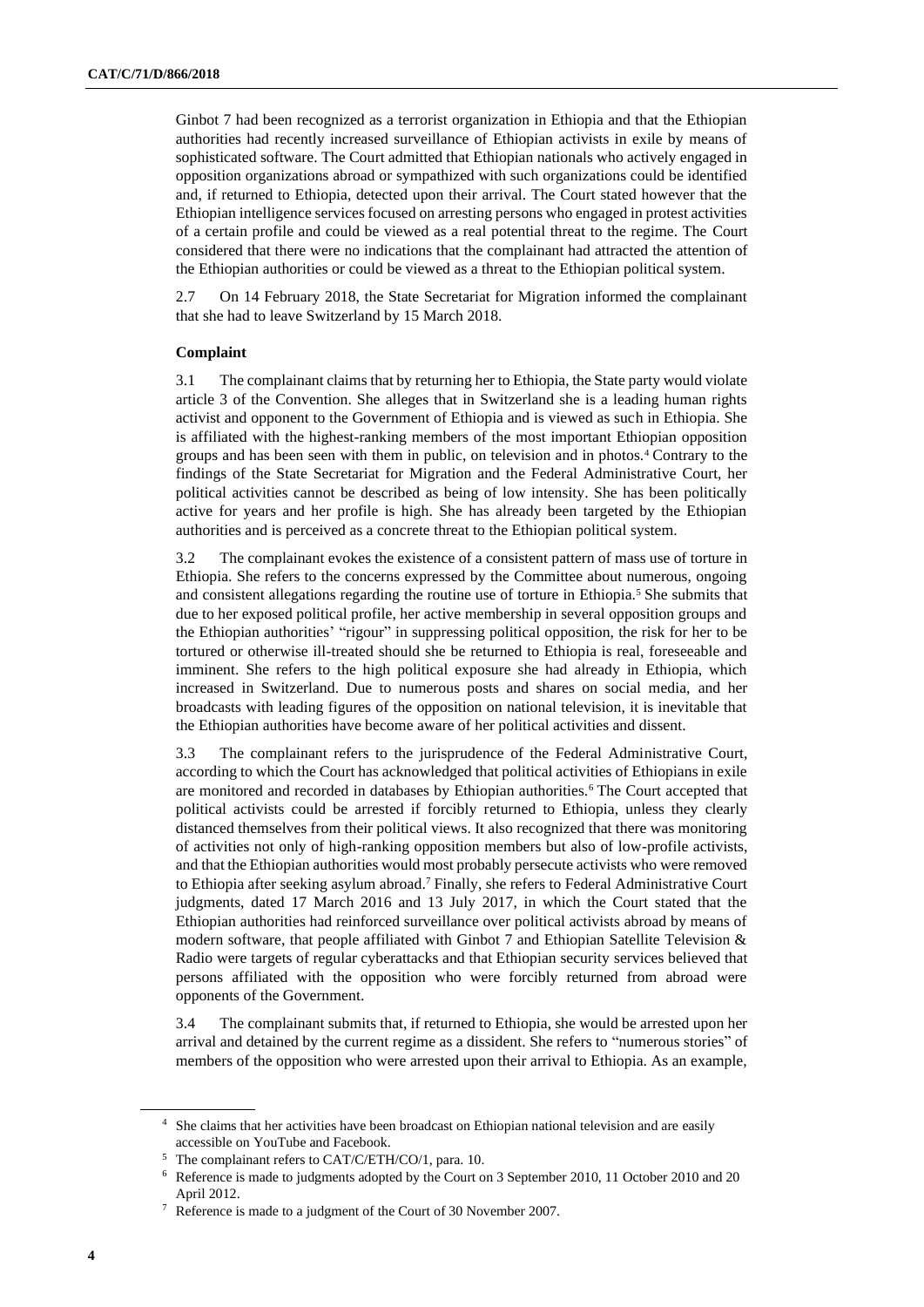she cites the case of Merera Gudina.<sup>8</sup> She further refers to reports by non-governmental organizations, State authorities and the media that the Ethiopian authorities use antiterrorist legislation against dissidents,<sup>9</sup> harass and detain members of the opposition,<sup>10</sup> and torture and mistreat detainees,<sup>11</sup> with members of Ginbot 7 being particularly targeted.<sup>12</sup> She claims that under Ethiopian legislation, mere "moral support" of a person suspected of terrorism leads to long-term imprisonment.<sup>13</sup> According to the Home Office of the United Kingdom of Great Britain and Northern Ireland, "anyone who is a member or perceived to be a member" of Ginbot 7 "may be subject to surveillance; harassment; arrest and imprisonment, where they are at risk of incommunicado detention, torture and other abuses, or even extra-judicial killing".<sup>14</sup> The complainant states that already in 2009, many Ginbot 7 members were being arrested under the antiterrorism legislation. Most of them were sentenced to lifelong imprisonment and some were condemned to death. <sup>15</sup> In 2011–2012, the Government of Ethiopia arrested a significant number of journalists and dissidents, including Ginbot 7 members. Prison sentences ranging from eight years to life were pronounced against some opposition members, including 16 Ethiopians in exile.<sup>16</sup> Ethiopia has used alleged contacts with Ginbot 7 as a reason to imprison dissenting voices on allegations of terrorism.<sup>17</sup> The complainant states that in June 2014, then Secretary-General of Ginbot 7, Andargachew Tsege, was arrested in Yemen and brought to Ethiopia, where he was tortured by Ethiopian security services. The situation of the opposition has recently worsened in Ethiopia, with the authorities proceeding to arrest, detain, harass and torture persons critical of the Government. Ethiopia also uses the state of emergency regulations to restrict freedom of assembly.<sup>18</sup> The complainant remarks that according to the Janes Sentinel Security Assessment in June 2017, the crackdown on opposition in Ethiopia was "unlikely to relax". <sup>19</sup> The complainant claims that the imprisonment of her brother supports her fears of arrest.

### **State party's observations on admissibility and the merits**

4.1 On 19 September 2018, the State party submitted its observations on admissibility and the merits of the communication.

4.2 As regards admissibility, the State party notes that the complainant did not appeal the State Secretariat for Migration's decision of 18 September 2015 dismissing her request for

<sup>8</sup> "Ethiopia security detain prominent opposition party leader Dr. Merera Gudina", *Addis Standard*, 1 December 2016; and Abdur Rahman Alfa Shaban, "Ethiopia replies EU MPs: quit criticisms and give 'constructive support'", *Africanews*, 20 May 2017.

<sup>&</sup>lt;sup>9</sup> Amnesty International, "Dismantling dissent: intensified crackdown on free speech in Ethiopia" (2011); United States of America Department of State, *Country Reports on Terrorism 2016* (2017); Tonny Onyulo, "In Ethiopia, a cry for basic freedoms", *USA Today*; and United States Department of State, *2016 Country Reports on Human Rights Practices*, "Ethiopia".

<sup>10</sup> Australia, Department of Foreign Affairs and Trade, *DFAT Country Information Report: Ethiopia*, 28 September 2017, para. 3.31. Available at https://www.ecoi.net/en/file/local/1419297/4792\_1512556608\_country-information-reportethiopia.pdf.

<sup>11</sup> United States Department of State, *2009 Country Reports on Human Rights Practices*, "Ethiopia" (11 March 2010); Human Rights Watch, *World Report 2017*, "Ethiopia" (2017).

<sup>&</sup>lt;sup>12</sup> Rahel Zürrer, "Äthiopien: Update – Aktuelle Entwicklungen bis Juni 2014" (Bern, Swiss Refugee Council, 17 June 2014), p. 12.

<sup>&</sup>lt;sup>13</sup> Human Rights Watch, "Analysis of Ethiopia's draft anti-terrorism law" (30 June 2009).

<sup>&</sup>lt;sup>14</sup> Home Office, "Country policy and information note: Ethiopia – opposition to the government" (London, October 2017), para. 2.3.12. Available a[t www.refworld.org/docid/59ddc9734.html.](http://www.refworld.org/docid/59ddc9734.html)

<sup>&</sup>lt;sup>15</sup> Country of Origin Information Centre (Landinfo), "Ethiopia: the Ginbot 7 party", topical note (20 August 2012), pp. 8–9.

<sup>16</sup> Ibid., p. 10.

<sup>&</sup>lt;sup>17</sup> Amnesty International, "Ethiopia: end the onslaught on dissent as arrests continue" (10 July 2014).

<sup>18</sup> United States Department of State, *2016 Country Reports on Human Rights Practices*, "Ethiopia". The complainant quotes an extract from section 2.A of the report related to detentions, arrests and harassment of persons who criticize the Government. The quoted paragraph does not deal with the right to the freedom of assembly.

<sup>&</sup>lt;sup>19</sup> Cited in Home Office, "Country policy and information note: Ethiopia", para. 10.1.7.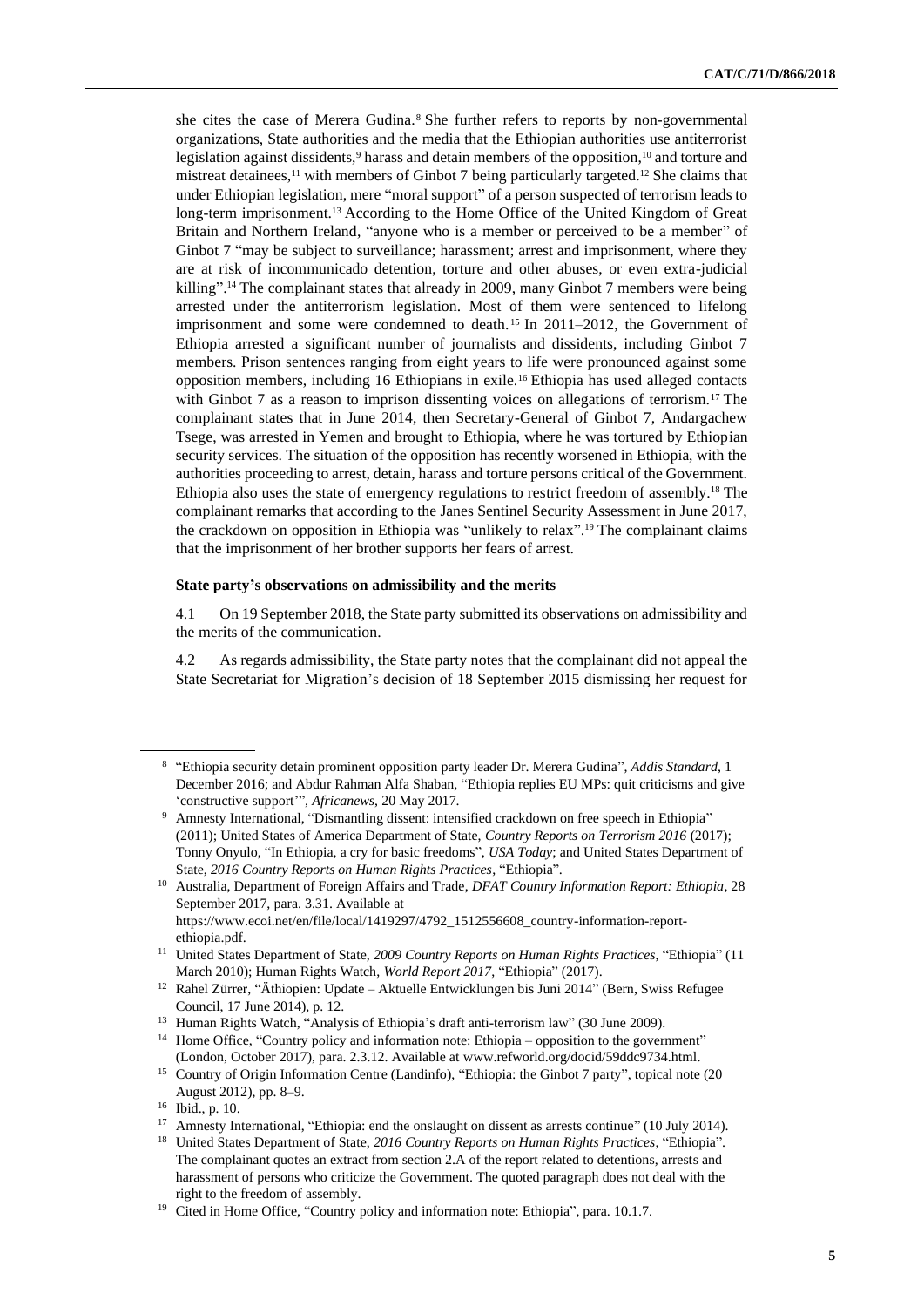review of her first asylum application. Therefore, she did not exhaust the available domestic remedies.

4.3 Regarding the merits, the State party relies on the criteria provided in paragraph 49 of the Committee's general comment No. 4 (2017) and on the Committee's practice in order to demonstrate that the decisions of national authorities are consistent with article 3 of the Convention.

4.4 Concerning the evidence of a consistent pattern of gross, flagrant or mass violations of human rights, the State party submits that this condition in itself is not sufficient to conclude that an individual would risk torture upon return to his or her country of origin.<sup>20</sup> The risk has to be foreseeable, real and personal.<sup>21</sup> The existence of such risk must be assessed on grounds that go beyond mere theory or suspicion.<sup>22</sup> The State party is aware that concerns remain about the human rights situation in Ethiopia and that the use of torture seems to be frequent. <sup>23</sup> It submits that the complainant does not demonstrate how the arrests and detentions mentioned in her communication are similar to her individual situation and why they would imply the existence of a threat to her person. The State party notes that Mr. Gudina and Mr. Tsege are leading figures of political opposition and therefore have a high level of exposure. Their circumstances are in no way comparable to those of the complainant. The complainant fails to evoke elements that are sufficient to conclude that she runs a foreseeable, real and personal risk of being subjected to torture if returned to Ethiopia. The State party also points out that the situation in Ethiopia has evolved in different ways. The state of emergency declared in February 2018 was officially lifted in June 2018, Prime Minister Abiy Ahmed concluded a peace treaty with Eritrea and hundreds of political prisoners have been freed, including Mr. Gudina.

4.5 The State party observes that the complainant does not claim to have been subjected to past torture or ill-treatment by the Government of Ethiopia. During the interview of 17 September 2014, she claimed that when her partner had learned that she was a member of Ginbot 7, he had beaten her, threatened her with death and forced her to denounce members of the party. In her request, submitted on 22 July 2015, for review of her asylum application, she claimed that her partner had repeatedly raped her. The complainant's allegations of illtreatment in Ethiopia did not evolve during the procedure. They are "stereotypical" and lack substance. The complainant provides no evidence from independent sources of the illtreatment she was allegedly subjected to by her partner.

4.6 Concerning the complainant's engagement in political activities in Ethiopia, the State party submits that during the first asylum proceedings, the Federal Office for Migration and the Federal Administrative Court established that the complainant had not produced credible evidence of her fear of political persecution by Ethiopian authorities. She failed to substantiate her allegations that an arrest warrant had been issued against her, her family had received threats and her brother had been arrested. In its decision of 17 November 2014, upheld by the Federal Administrative Court on 27 April 2015, the Office concluded that her allegations were not supported by real, concrete and detailed elements. Nothing indicates that the complainant had been identified as a political dissident before her departure from Ethiopia. Therefore, there are no reasons to assume that she had been placed under surveillance by the Ethiopian authorities upon her arrival in Switzerland.

4.7 Regarding the political activities of nationals of Ethiopia in Switzerland, the State party recalls previous decisions of the Committee in which the Committee states that political activities in exile are not sufficient to put persons at a substantial risk of torture should they be returned to their country of origin unless they are engaged in ideological and political activities of a profile high enough to attract the attention of Ethiopian authorities.<sup>24</sup> The State party confirms that Ethiopian security services have recently reinforced surveillance of

<sup>20</sup> *M.F. v. Switzerland* (CAT/C/59/D/658/2015), para. 7.3.

<sup>21</sup> *N.S. v. Switzerland* (CAT/C/44/D/356/2008), para. 7.3; and *T.Z. v. Switzerland* (CAT/C/62/D/688/2015), para. 8.3.

<sup>22</sup> Committee against Torture, general comment No. 1 (1997), para. 6; *T.Z. v. Switzerland*, para. 8.4.

<sup>23</sup> *R.D. v. Switzerland* (CAT/C/51/D/426/2010), para. 9.6.

<sup>24</sup> *M.F. v. Switzerland*, paras. 7.6 ff.; *E.E.E. v. Switzerland* (CAT/C/54/D/491/2012), para. 7.7; *R.D. v. Switzerland*, para. 9.7; and *H.K. v. Switzerland* (CAT/C/49/D/432/2010), para. 7.5.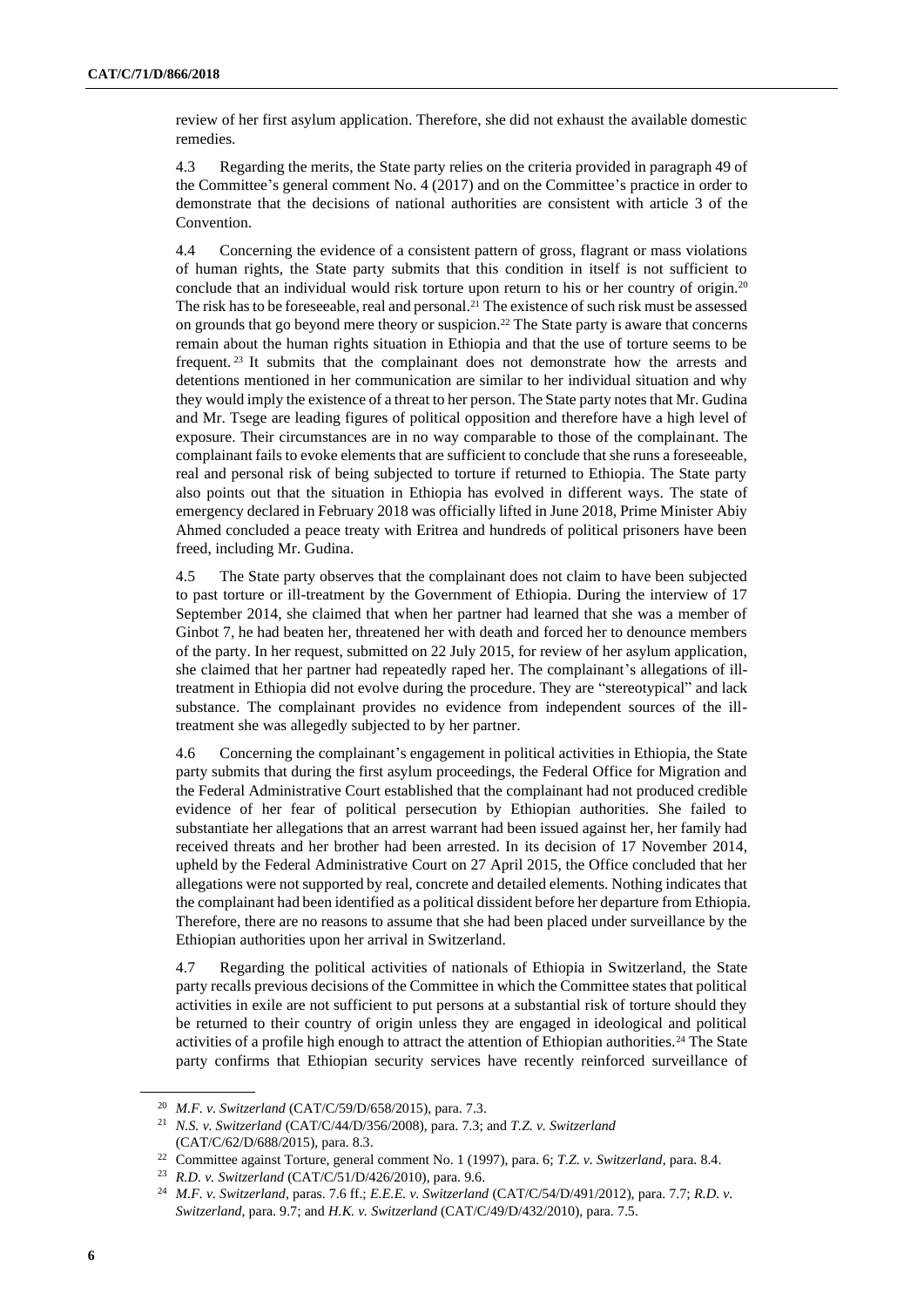political opponents in exile by means of modern information technologies. It can be assumed that Ethiopian nationals who are active in opposition organizations abroad can be identified and are known to Ethiopian security services from the time they arrive at an airport. The State party notes however that Ethiopian security services focus on individuals who, rather than engage in low-profile political protest, exercise functions or activities that make them serious political opponents who could pose danger to the regime in place and whose activities go beyond low-profile protest. The State party notes that numerous events of Ethiopian opposition are organized in Switzerland and that group photos, sometimes of hundreds of persons, are published in the media. Even if Ethiopian authorities are aware of these activities, they cannot identify and put under surveillance each participant. Moreover, Ethiopian authorities must be aware that many Ethiopian nationals living in Switzerland for economic reasons try to obtain a long-term residence card by participating in opposition events. The Ethiopian authorities are only interested in identifying individuals whose activities are perceived as a concrete threat to the political system in place.

4.8 The State party believes that in the present case, nothing indicates that the complainant is exposed in a particular manner because of her activities in Switzerland. Neither her declarations, nor the evidence submitted to the Committee are sufficient to conclude that she exercises qualified political activities or that she assumes public tasks that imply responsibilities. Her political activities are marginal. The commercial registers of the Ethiopian Human Rights and Democracy Task Force in Switzerland and the Association des Éthiopiens en Suisse do not mention the complainant as a member of either executive office. The letters that confirm the complainant's membership in Ginbot 7, the Task Force and the association do not prove that Ethiopian authorities have taken an interest in the complainant. The letters of Ginbot 7 and the association do not provide any indication of concrete activities in which the complainant has participated, but rather are generic texts with general information that do not demonstrate that the complainant has assumed a particular engagement. The letter of Ginbot 7 even refers to the complainant in the masculine form. While the Task Force letter states that the complainant is a founding member of the women's activist group, it describes her responsibilities within the organization in a very general manner; it does not appear that she has been particularly exposed in public. The complainant's allegation that she has been exposed during public events and has been in contact with high-ranking members of the opposition is very general. It does not appear from the photos provided by the complainant that she stood out particularly in the group of demonstrators or the anonymous group of event participants. Her private photos with Obang Meto, Bezuneh Tsige and Berhanu Nega are not available online. Regarding the availability on Facebook and YouTube of photos and videos of demonstrations and other public events in which she has taken part, the State party underlines that while Ethiopian authorities must be aware of these events, it is not certain to what extent they have identified the complainant. Even if they have identified her, there is no reason to believe that they have taken any interest in her and believe that she belongs to the "hard core" of the opposition. The State party concludes that the complainant cannot be considered as a danger to the Ethiopian regime based on her activities in Switzerland. The activities are too marginal to substantiate a claim that the author faces a personal, actual and serious risk of being subjected to torture if she were to be returned to Ethiopia.

4.9 The State party submits that an allegation of risk of torture is not substantiated if the complainant fails to provide specific details on essential points and thus to prove that she has truly experienced the described events. A claim is not deemed credible if, on essential points, it is contrary to logic and general experience. The asylum authorities concluded that the complainant's account of the circumstances surrounding her departure from Ethiopia, the obtention of a visa for Switzerland, the renewal of her passport in Dubai and the loss of her passport were not credible. It is illogical and contrary to general experience that while being aware of the risks she was running, the complainant left Ginbot 7 flyers in plain sight at her workplace. Neither is it credible that her partner, after discovering that she was implicated in the opposition movement, threatening her, ill-treating her and forbidding her to leave home, had left her without surveillance, letting her escape, but had later denounced her to the authorities.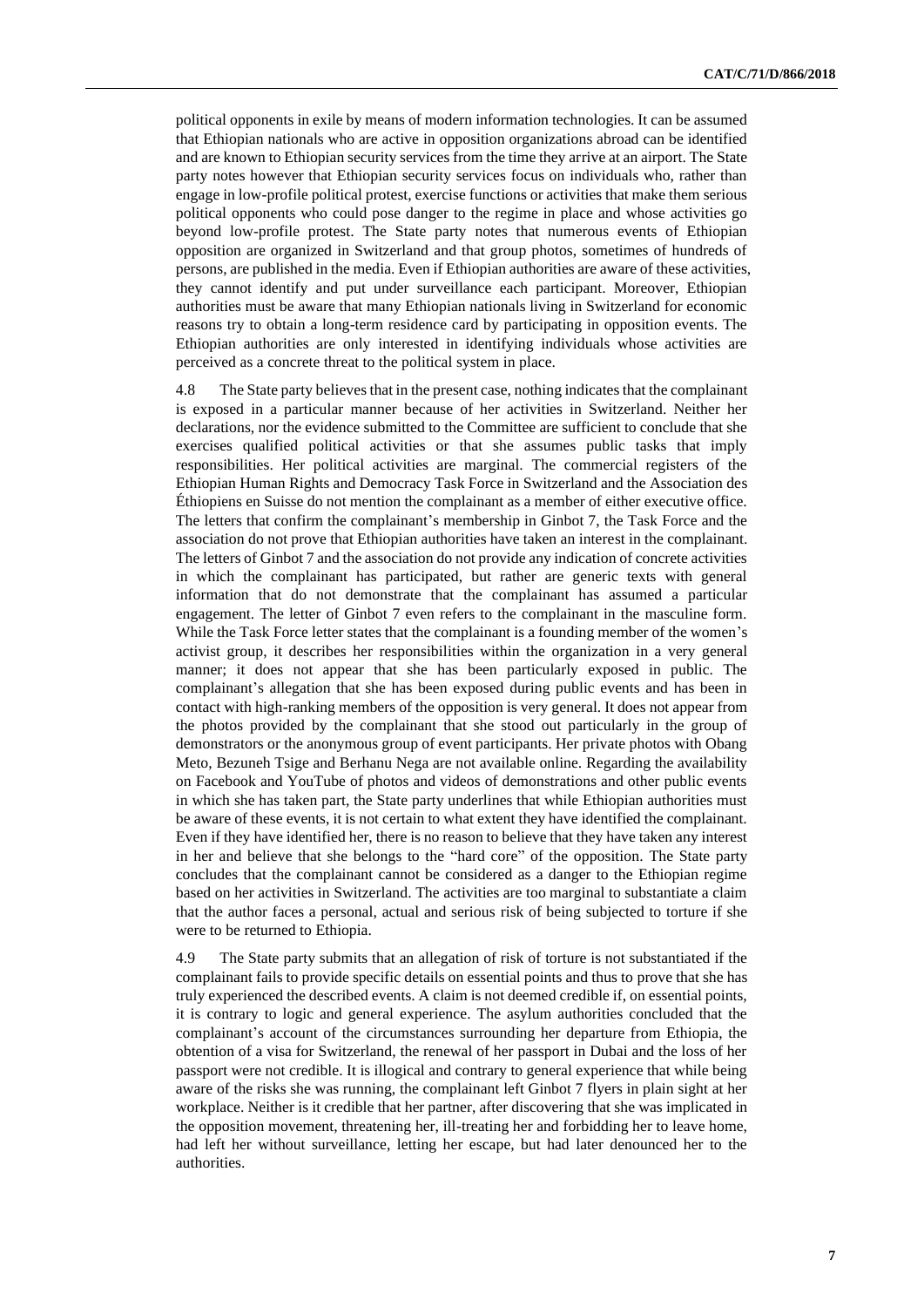### **Complainant's comments on the State party's observations**

5.1 In comments dated 13 May 2019, the complainant submits that even though the general situation in Ethiopia has improved in recent months, following the election of the new Prime Minister, Mr. Ahmed, it is impossible to predict whether the efforts of the Ethiopian authorities to reconcile with the opposition will be successful and sustainable. The Federal Administrative Court has stated in several recent judgments that, despite progress, the situation in Ethiopia remains of concern and is still far from stability. It is not known whether the new Prime Minister will be able to hold on to power, as he already faced an assassination attempt in June 2018. The tense and partly contradictory situation in Ethiopia is described in a report published by the Danish Immigration Service, which points out that despite improvements, there are still reports about detentions on political grounds and a substantial number of political prisoners have not yet been released.<sup>25</sup>

5.2 The complainant objects to the State party's claim that her account of the ill-treatment by her former partner is "stereotypical" and lacks substance. She had informed the Federal Office for Migration that she was already an active member of Ginbot 7 in Ethiopia, and that her then boyfriend, an intelligence agent, had threatened, beaten and repeatedly raped her after learning that she was a Ginbot 7 member and she had therefore been forced to leave Ethiopia. Her declarations to the asylum authorities were precise and consistent.

5.3 The complainant claims that the evidence submitted with her communication clearly indicates that she is strongly involved with the Ethiopian community in Switzerland and opposes human rights violations in her home country. She is a member of the Executive Committee of the Ethiopian Human Rights and Democracy Task Force and represents the organization in the Canton of Lucerne. Most members of the Executive Committee are not listed in the commercial register. The Task Force confirmed her involvement in a letter dated 20 February 2018 and described her activities in detail, stating that she was highly involved in decision-making, in promoting the Task Force in general and in different events in Lucerne. The tasks performed by the women's group, of which the complainant is a founding member, are described extensively, for example, supporting Task Force events by preparing food and drink and raising funds for the organization. Therefore, the complainant's involvement cannot be described as marginal. The complainant is acquainted with numerous high-ranking opposition members and has taken part in countless meetings, demonstrations and forums. Pictures and videos of the events, showing the complainant, can easily be found on the Internet. Her regular and intense participation can be detected without effort by the Ethiopian authorities, which, as the State party acknowledges, have intensified their search for citizens with dissenting opinions. This has not changed much since the change of power in 2018.

5.4 The complainant notes that the Swiss Refugee Council, a non-governmental organization, recently pointed out that the National Intelligence and Security Service of Ethiopia intensively monitored Ethiopian nationals abroad, whether or not they were particularly exposed in the opposition. Expressing sympathy for the political opposition could be sufficient. Moreover, there were signs that even after the legalization of certain groups, the Service continued to monitor the diaspora in order to find out whether new groups opposing the Government were being founded.<sup>26</sup>

## **State party's additional observations**

6. On 14 May 2019, the State party informed the Committee that the complainant's comments of 13 May 2019 did not contain any new elements and that it maintained the position formulated in its observations of 19 September 2018.

<sup>25</sup> Danish Immigration Service, *Ethiopia: Political Situation and Treatment of Opposition* (2018), pp. 12–13.

<sup>26</sup> Swiss Refugee Council, "Äthiopien: Exilpolitische Aktivitäten, staatliche Überwachung, neuer Entwicklungen" (26 September 2018), pp. 8–9.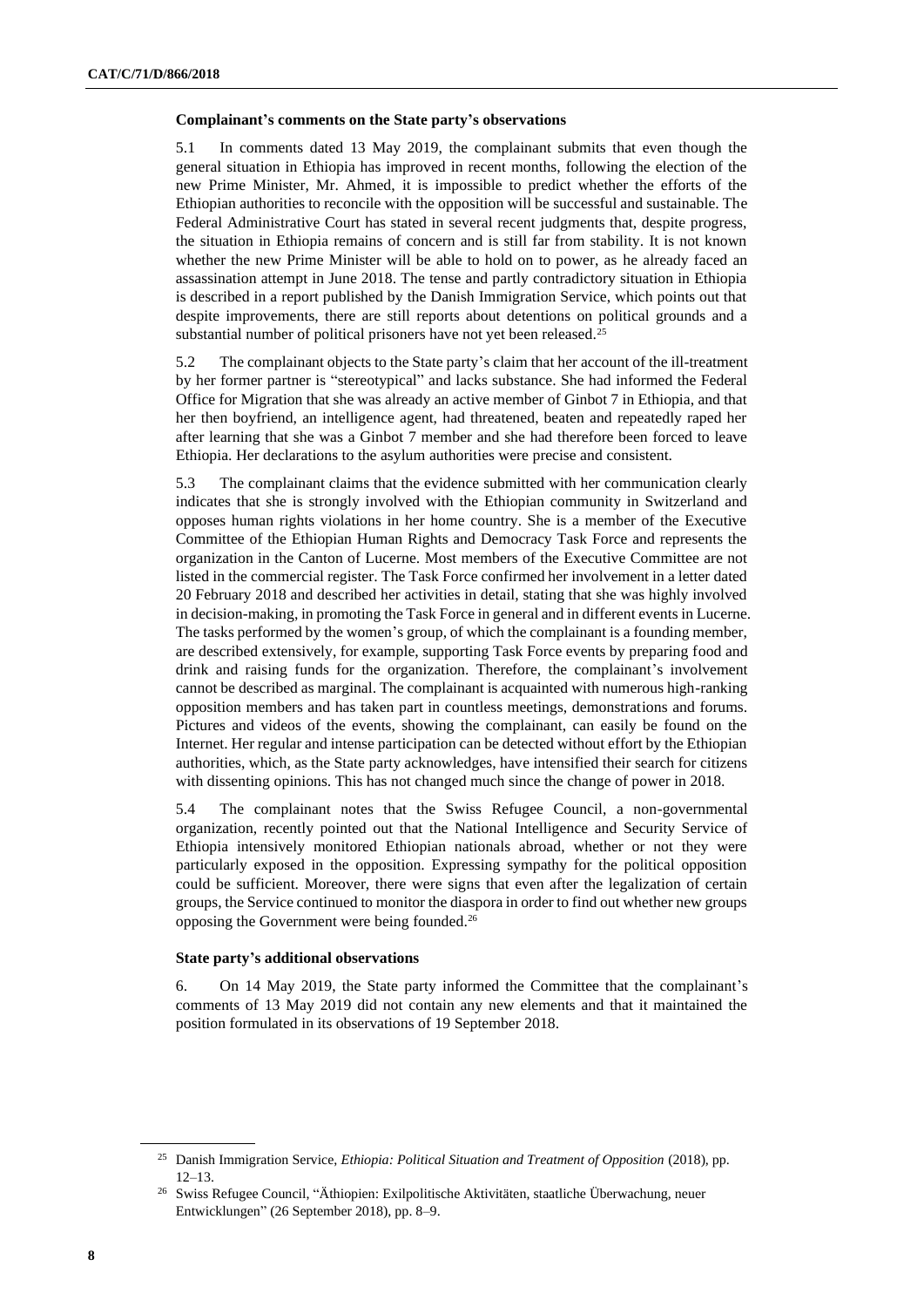#### **Issues and proceedings before the Committee**

#### *Consideration of admissibility*

7.1 Before considering any claim submitted in a communication, the Committee must decide whether it is admissible under article 22 of the Convention. The Committee has ascertained, as it is required to do under article 22 (5) (a) of the Convention, that the same matter has not been and is not being examined under another procedure of international investigation or settlement.

7.2 In accordance with article 22 (5) (b) of the Convention, the Committee shall not consider any communication from an individual unless it has ascertained that the individual has exhausted all available domestic remedies. The Committee takes note of the State party's claim that the complainant failed to appeal the decision of 18 September 2015 by which the State Secretariat for Migration dismissed her request for a review of her first asylum application in the light of additional elements. The Committee notes, however, that it is uncontested that the complainant exhausted all available domestic remedies against the decision of the Federal Office for Migration, dated 17 November 2014, rejecting her first asylum application, and the decision of the State Secretariat for Migration, dated 13 April 2016, rejecting her second asylum application. Consequently, the Committee considers that it is not precluded by article 22 (5) (b) of the Convention from examining the communication.

7.3 As the Committee finds no further obstacles to admissibility, it declares the complaint admissible and proceeds with its consideration of the merits.

#### *Consideration of the merits*

8.1 In accordance with article 22 (4) of the Convention, the Committee has considered the communication in the light of all the information made available to it by the parties.

8.2 The issue before the Committee is whether the forcible removal of the complainant to Ethiopia would constitute a violation of the State party's obligation under article 3 of the Convention not to expel or to return ("refouler") a person to another State where there are substantial grounds for believing that he or she would be in danger of being subjected to torture or other cruel, inhuman or degrading treatment or punishment. The Committee notes that the prohibition against torture is absolute and non-derogable and that no exceptional circumstances whatsoever may be invoked by a State party to justify acts of torture.<sup>27</sup>

8.3 The Committee must evaluate whether there are substantial grounds for believing that the complainant would be personally in danger of being subjected to torture upon return to Ethiopia. In assessing that risk, the Committee must take into account all relevant considerations, pursuant to article 3 (2) of the Convention, including the existence of a consistent pattern of gross, flagrant or mass violations of human rights. However, the Committee recalls that the aim of the determination is to establish whether the individual concerned would be personally at a foreseeable and real risk of being subjected to torture in the country to which he or she would be returned. It follows that the existence of a pattern of gross, flagrant or mass violations of human rights in a country does not as such constitute sufficient reason for determining that a particular person would be in danger of being subjected to torture on return to that country; additional grounds must be adduced to show that the individual concerned would be personally at risk. Conversely, the absence of a consistent pattern of flagrant violations of human rights does not mean that a person might not be subjected to torture in his or her specific circumstances.<sup>28</sup>

8.4 The Committee recalls its general comment No. 4 (2017), according to which the nonrefoulement obligation exists whenever there are "substantial grounds" for believing that the person concerned would be in danger of being subjected to torture in a State to which the person is facing deportation, either as an individual or as a member of a group that may be at risk of being tortured in the State of destination. The Committee recalls, from the same

<sup>&</sup>lt;sup>27</sup> Committee against Torture, general comment No. 2 (2007), para. 5.

<sup>28</sup> See, for example, *E.T. v. Netherlands* (CAT/C/65/D/801/2017), para. 7.3; and *Y.G. v. Switzerland*  (CAT/C/65/D/822/2017), para. 7.3.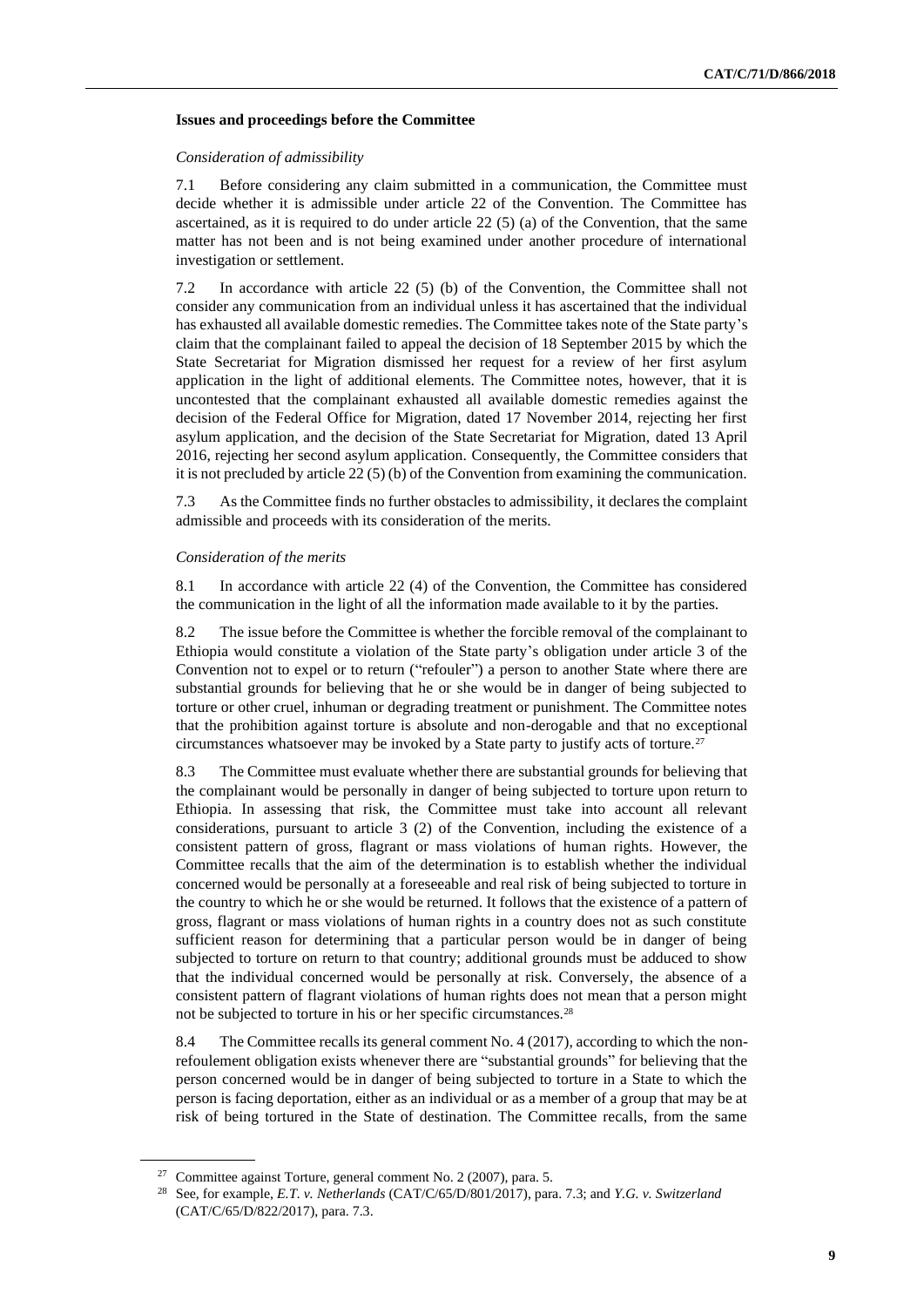general comment, that "substantial grounds" exist whenever the risk of torture is "foreseeable, personal, present and real" (para. 11). Indications of personal risk may include, but are not limited to: (a) the political affiliation or political activities of the complainant and/or the complainant's family members; (b) previous torture; (c) clandestine escape from the country of origin following threats of torture; and (d) violence against women, including rape (para. 45).

8.5 The Committee recalls that the burden of proof is upon the author of the communication, who must present an arguable case, that is, submit substantiated arguments showing that the danger of being subjected to torture is foreseeable, present, personal and real. However, when complainants are in a situation where they cannot elaborate on their case, such as when they have demonstrated that they have no possibility of obtaining documentation relating to their allegation of torture or have been deprived of their liberty, the burden of proof is reversed and the State party concerned must investigate the allegations and verify the information on which the complaint is based. <sup>29</sup> The Committee gives considerable weight to findings of fact made by organs of the State party concerned; however, it is not bound by such findings. It follows that the Committee will make a free assessment of the information available to it in accordance with article 22 (4) of the Convention, taking into account all the circumstances relevant to each case.<sup>30</sup>

8.6 The Committee takes note of the complainant's claim that she would risk arrest and torture in Ethiopia due to her activities as a member of political opposition organizations in Ethiopia and in Switzerland. The Committee notes that to support these claims, the complainant mainly relies on reports on the human rights situation in Ethiopia and on the jurisprudence of the Federal Administrative Court. It also notes that the complainant believes that the asylum authorities erred in assessing the risk of persecution in her case. It further notes that the State party does not dispute that political dissidents may risk arrest and torture in Ethiopia but considers that the complainant has failed to demonstrate the existence of a foreseeable, real and personal risk of torture should she be forcibly returned to Ethiopia. The Committee notes the State party's argument that the complainant's account of the persecution she allegedly suffered in Ethiopia is not credible and that her political activities in Switzerland are too marginal to attract the attention of the Ethiopian authorities. It also notes the State party's claim, undisputed by the complainant, that the human rights situation in Ethiopia started to improve in 2018.

8.7 The Committee notes that the complainant does not provide any evidence to support her claims that she was subjected to torture or ill-treatment in Ethiopia, and that the State party has noted contradictions in the complainant's statements regarding the treatment to which her former boyfriend had allegedly subjected her. Furthermore, the Committee recalls that ill-treatment suffered in the past is only one element to be taken into account when assessing the risk of violation of article 3 of the Convention. The principal aim of such assessment is to determine whether the complainant currently runs the risk of being subjected to torture upon her return to her country of origin. It does not automatically follow from the complainant's former ill-treatment that she would still be at risk of being subjected to torture if she is returned to Ethiopia.<sup>31</sup>

8.8 The Committee notes that the complainant does not claim that the Ethiopian authorities attempted to prevent her from leaving Ethiopia. Neither has she submitted any evidence suggesting that Ethiopian authorities, such as the police or other security services, have been searching for her.<sup>32</sup> Moreover, in 2012 she was able to renew her national passport at the Ethiopian embassy in Dubai. The Committee notes that the complainant has not provided any further explanations or evidence to support the claims she made to the national authorities that an arrest warrant had been issued against her by Ethiopian authorities and that

<sup>29</sup> General comment No. 4, para. 38.

<sup>30</sup> Ibid., para. 50.

<sup>31</sup> *X, Y and Z v. Sweden* (CAT/C/20/D/61/1996), para. 11.2; *G.B.M. v. Sweden* (CAT/C/49/D/435/2010), para. 7.7; *X. v. Denmark* (CAT/C/53/D/458/2011), para. 9.5; and *S.S.B. v. Denmark* (CAT/C/60/D/602/2014), para. 8.7.

<sup>32</sup> See, for example, *I.E. v. Switzerland* (CAT/C/62/D/683/2015), para. 7.6; and *H.R.E.S. v. Switzerland*  (CAT/C/64/D/783/2016), para. 8.13.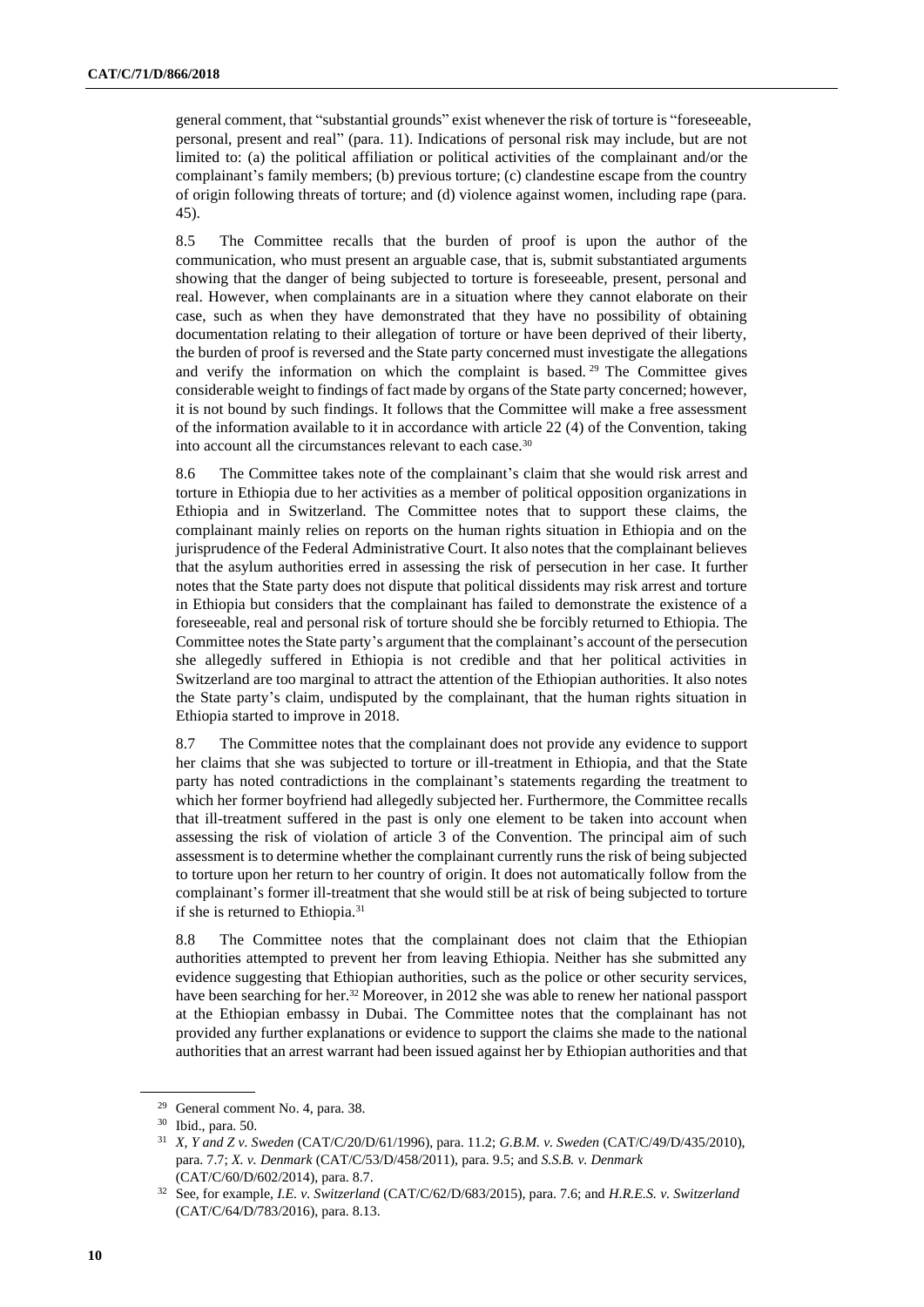she had been convicted in absentia in Ethiopia. Neither does the complainant substantiate her claim that her brother was imprisoned in Ethiopia in relation to her political activities.

8.9 The Committee recalls that when evaluating the risk of violation of article 3 of the Convention, it is pertinent to take into account whether the complainant has engaged in political or other activities within or outside the State concerned that would appear to make the complainant vulnerable to the risk of being subjected to torture were the complainant to be returned to the State in question.<sup>33</sup> The Committee recalls that it is generally for the instances of States parties to the Convention to review or evaluate facts and evidence in order to determine the existence of danger of persecution. It appears from the information available to the Committee that the Swiss authorities took into consideration the evidence provided by the complainant and concluded that she had not been persecuted by Ethiopian authorities before her departure from Ethiopia, that her political activities had begun in Switzerland and that she had not attained a profile high enough to attract the attention of the Ethiopian authorities. In the present case, the Committee observes that the Federal Office for Migration, the State Secretariat for Migration and the Federal Administrative Court thoroughly examined the complainant's claims and the evidence presented by her in support of such claims. While the complainant disagrees with the factual conclusions of the State party's authorities, she has not shown that they were arbitrary or manifestly erroneous, or that they amounted to a denial of justice.

8.10 The Committee notes that in accordance with article 3 (2) of the Convention, in order to determine whether there are substantial grounds for believing that a person would be in danger of being subjected to torture if returned to another State, the competent authorities are to take into account the existence in the State concerned of a consistent pattern of gross, flagrant or mass violations of human rights, including harassment and violence against minority groups. <sup>34</sup> The Committee recalls however that the occurrence of human rights violations in a complainant's country of origin is not sufficient in itself to conclude that he or she runs a personal risk of torture upon return to that country. Therefore, the mere fact that human rights violations occur in Ethiopia is not in itself sufficient to conclude that the complainant's removal to that country would constitute a violation of article 3 of the Convention.<sup>35</sup> In the present case, the Committee notes that it appears from the case file that the State party's authorities took into account the relevant background information when examining the complainant's asylum applications. Regarding the complainant's assertion that her membership in Ginbot 7 and other opposition organizations and her appearance in television broadcasts by Ethiopian Satellite Television & Radio would place her at risk of being arrested and tortured by the Ethiopian secret services, the Committee takes note of improvements in the human rights situation in Ethiopia since 2018, including the release of political detainees, the decriminalization of opposition movements, the granting of amnesty and the return to the country of exiled members of political opposition groups, journalists and media organizations. In particular, the Committee observes that in 2018, Ginbot 7 was removed from the Government's list of terrorist organizations; its Secretary-General, Mr. Tsege, was pardoned; its leader, Mr. Nega, returned to Ethiopia after all charges against him had been dropped; and Ethiopian Satellite Television & Radio reopened in Addis Ababa.<sup>36</sup> It also takes note of reports that Ginbot 7 dissolved itself to become, in May 2019, part of the political party Ethiopian Citizens for Social Justice.<sup>37</sup> On the other hand, the Committee observes that the arrest and detention of high-profile opposition individuals continued to

<sup>33</sup> General comment No. 4, para. 49 (f).

<sup>34</sup> Ibid., para. 43.

<sup>35</sup> See the following decisions related to deportation to Ethiopia: *H.K. v. Switzerland*, para. 7.5; *R.D. v. Switzerland*, para. 9.7; *X. v. Denmark*, para. 9.6; *E.E.E. v. Switzerland*, para. 7.7; *M.F. v. Switzerland*, para. 7.7; *T.Z. v. Switzerland*, para. 8.7; and *X v. Switzerland* (CAT/C/65/D/765/2016), para. 7.8.

<sup>36</sup> *X v. Switzerland* (CAT/C/67/D/775/2016), para. 8.9. See also [https://news.un.org/en/story/2018/04/1008312;](https://news.un.org/en/story/2018/04/1008312) www.ohchr.org/en/NewsEvents/Pages/DisplayNews.aspx?NewsID=23174&LangID=E; and A/HRC/42/14, paras. 9, 11, 64, 105 and 106.

<sup>37</sup> [Abdur Rahman Alfa Shaban,](https://twitter.com/alfaafrican) "Ethiopia's Ginbot 7 dissolves, transforms into new 'united' party", *Africanews*, 10 May 2019; and Morris Kiruga, "Ethiopia opposition leader Berhanu Nega leads new party", *The Africa Report*, 14 May 2019.